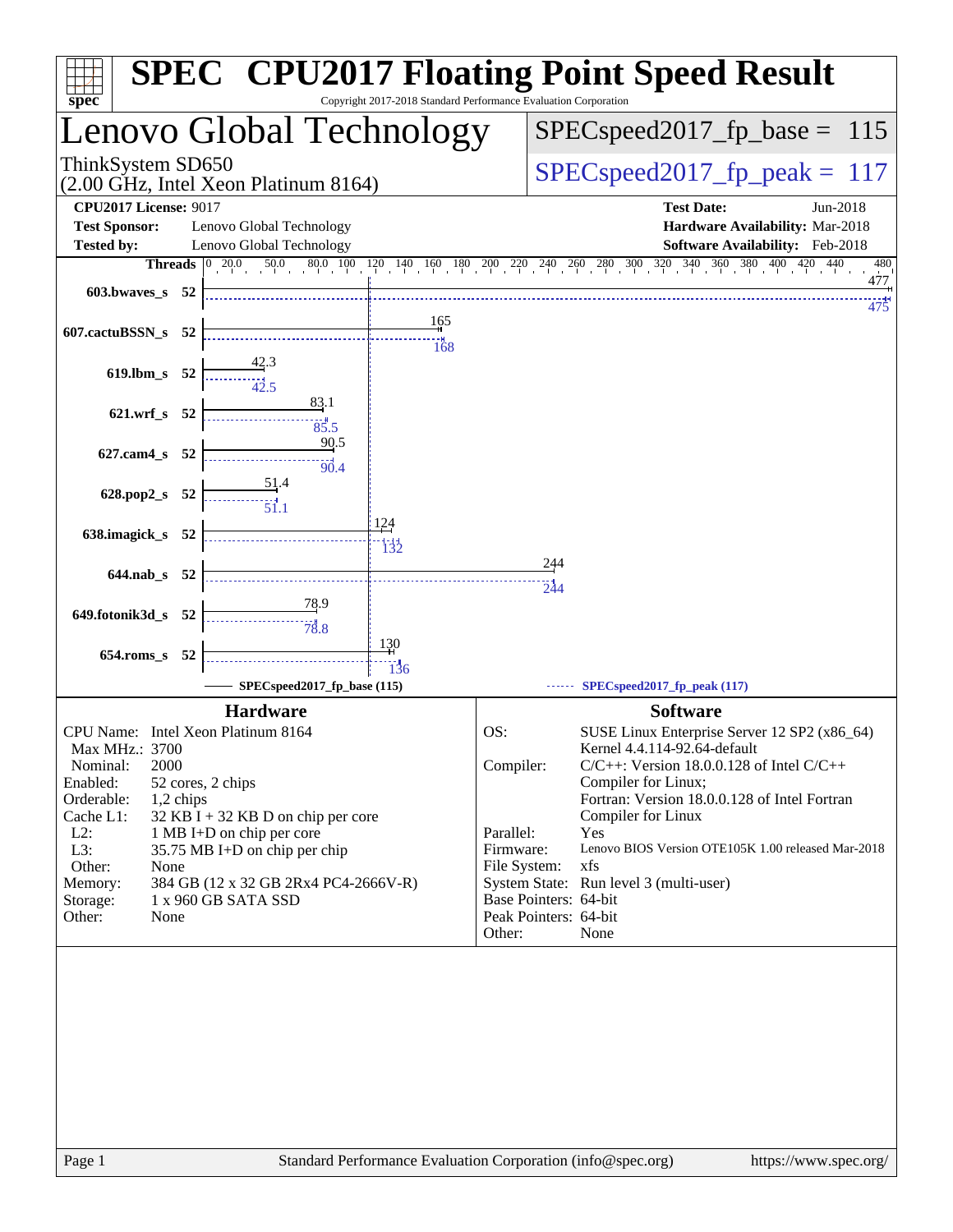

# Lenovo Global Technology

(2.00 GHz, Intel Xeon Platinum 8164)

ThinkSystem SD650  $SPEC speed2017$  fp\_peak = 117 SPECspeed2017 fp base =  $115$ 

**[Test Sponsor:](http://www.spec.org/auto/cpu2017/Docs/result-fields.html#TestSponsor)** Lenovo Global Technology **[Hardware Availability:](http://www.spec.org/auto/cpu2017/Docs/result-fields.html#HardwareAvailability)** Mar-2018 **[Tested by:](http://www.spec.org/auto/cpu2017/Docs/result-fields.html#Testedby)** Lenovo Global Technology **[Software Availability:](http://www.spec.org/auto/cpu2017/Docs/result-fields.html#SoftwareAvailability)** Feb-2018

**[CPU2017 License:](http://www.spec.org/auto/cpu2017/Docs/result-fields.html#CPU2017License)** 9017 **[Test Date:](http://www.spec.org/auto/cpu2017/Docs/result-fields.html#TestDate)** Jun-2018

## **[Results Table](http://www.spec.org/auto/cpu2017/Docs/result-fields.html#ResultsTable)**

|                           |                |                |       | <b>Base</b>    |            |                |            |                |                |              | <b>Peak</b>    |              |                |              |
|---------------------------|----------------|----------------|-------|----------------|------------|----------------|------------|----------------|----------------|--------------|----------------|--------------|----------------|--------------|
| <b>Benchmark</b>          | <b>Threads</b> | <b>Seconds</b> | Ratio | <b>Seconds</b> | Ratio      | <b>Seconds</b> | Ratio      | <b>Threads</b> | <b>Seconds</b> | <b>Ratio</b> | <b>Seconds</b> | <b>Ratio</b> | <b>Seconds</b> | <b>Ratio</b> |
| $603.bwaves$ s            | 52             | 123            | 479   | 124            | 477        | 124            | 477        | 52             | 123            | 478          | 124            | 475          | 124            | 475          |
| 607.cactuBSSN s           | 52             | 102            | 164   | 101            | 166        | 101            | <b>165</b> | 52             | 99.4           | 168          | 99.4           | 168          | 100            | 166          |
| $619.1$ bm s              | 52             | 123            | 42.5  | 124            | 42.3       | 124            | 42.3       | 52             | 123            | 42.5         | 123            | 42.5         | 123            | 42.5         |
| $621$ .wrf s              | 52             | 160            | 82.8  | 159            | 83.3       | <b>159</b>     | 83.1       | 52             | 155            | 85.3         | 155            | 85.5         | 153            | 86.2         |
| $627.cam4_s$              | 52             | 97.7           | 90.7  | 97.9           | 90.5       | 98.1           | 90.4       | 52             | 98.1           | 90.4         | 98.0           | 90.4         | 98.2           | 90.2         |
| $628.pop2_s$              | 52             | 231            | 51.5  | 233            | 51.0       | 231            | 51.4       | 52             | 234            | 50.8         | 231            | 51.4         | 233            | 51.1         |
| 638.imagick_s             | 52             | 110            | 131   | 116            | 124        | 116            | 124        | 52             | <u> 109</u>    | 132          | 115            | 126          | 106            | 136          |
| $644$ .nab s              | 52             | 71.6           | 244   | 71.6           | 244        | 71.6           | 244        | 52             | 71.6           | 244          | 71.6           | 244          | 71.6           | 244          |
| 649.fotonik3d s           | 52             | 115            | 79.0  | 116            | 78.8       | 115            | 78.9       | 52             | 117            | 77.9         | 115            | 79.2         | 116            | 78.8         |
| $654$ .roms s             | 52             | 119            | 132   | 121            | <b>130</b> | 122            | 129        | 52             | 115            | <b>136</b>   | 116            | 136          | 115            | 137          |
| $SPECspeed2017$ fp base = |                |                | 115   |                |            |                |            |                |                |              |                |              |                |              |

**[SPECspeed2017\\_fp\\_peak =](http://www.spec.org/auto/cpu2017/Docs/result-fields.html#SPECspeed2017fppeak) 117**

Results appear in the [order in which they were run.](http://www.spec.org/auto/cpu2017/Docs/result-fields.html#RunOrder) Bold underlined text [indicates a median measurement](http://www.spec.org/auto/cpu2017/Docs/result-fields.html#Median).

## **[Operating System Notes](http://www.spec.org/auto/cpu2017/Docs/result-fields.html#OperatingSystemNotes)**

Stack size set to unlimited using "ulimit -s unlimited"

## **[General Notes](http://www.spec.org/auto/cpu2017/Docs/result-fields.html#GeneralNotes)**

Environment variables set by runcpu before the start of the run: LD\_LIBRARY\_PATH = "/home/cpu2017.1.0.2.ic18.0/lib/ia32:/home/cpu2017.1.0.2.ic18.0/lib/intel64" LD\_LIBRARY\_PATH = "\$LD\_LIBRARY\_PATH:/home/cpu2017.1.0.2.ic18.0/je5.0.1-32:/home/cpu2017.1.0.2.ic18.0/je5.0.1-64" OMP\_STACKSIZE = "192M"

 Binaries compiled on a system with 1x Intel Core i7-4790 CPU + 32GB RAM memory using Redhat Enterprise Linux 7.4 Transparent Huge Pages enabled by default Prior to runcpu invocation Filesystem page cache synced and cleared with: sync; echo 3> /proc/sys/vm/drop\_caches Yes: The test sponsor attests, as of date of publication, that CVE-2017-5754 (Meltdown) is mitigated in the system as tested and documented. Yes: The test sponsor attests, as of date of publication, that CVE-2017-5753 (Spectre variant 1) is mitigated in the system as tested and documented. Yes: The test sponsor attests, as of date of publication, that CVE-2017-5715 (Spectre variant 2) is mitigated in the system as tested and documented.

## **[Platform Notes](http://www.spec.org/auto/cpu2017/Docs/result-fields.html#PlatformNotes)**

BIOS configuration: Choose Operating Mode set to Maximum Performance Hyper-Threading set to Disable

**(Continued on next page)**

Page 2 Standard Performance Evaluation Corporation [\(info@spec.org\)](mailto:info@spec.org) <https://www.spec.org/>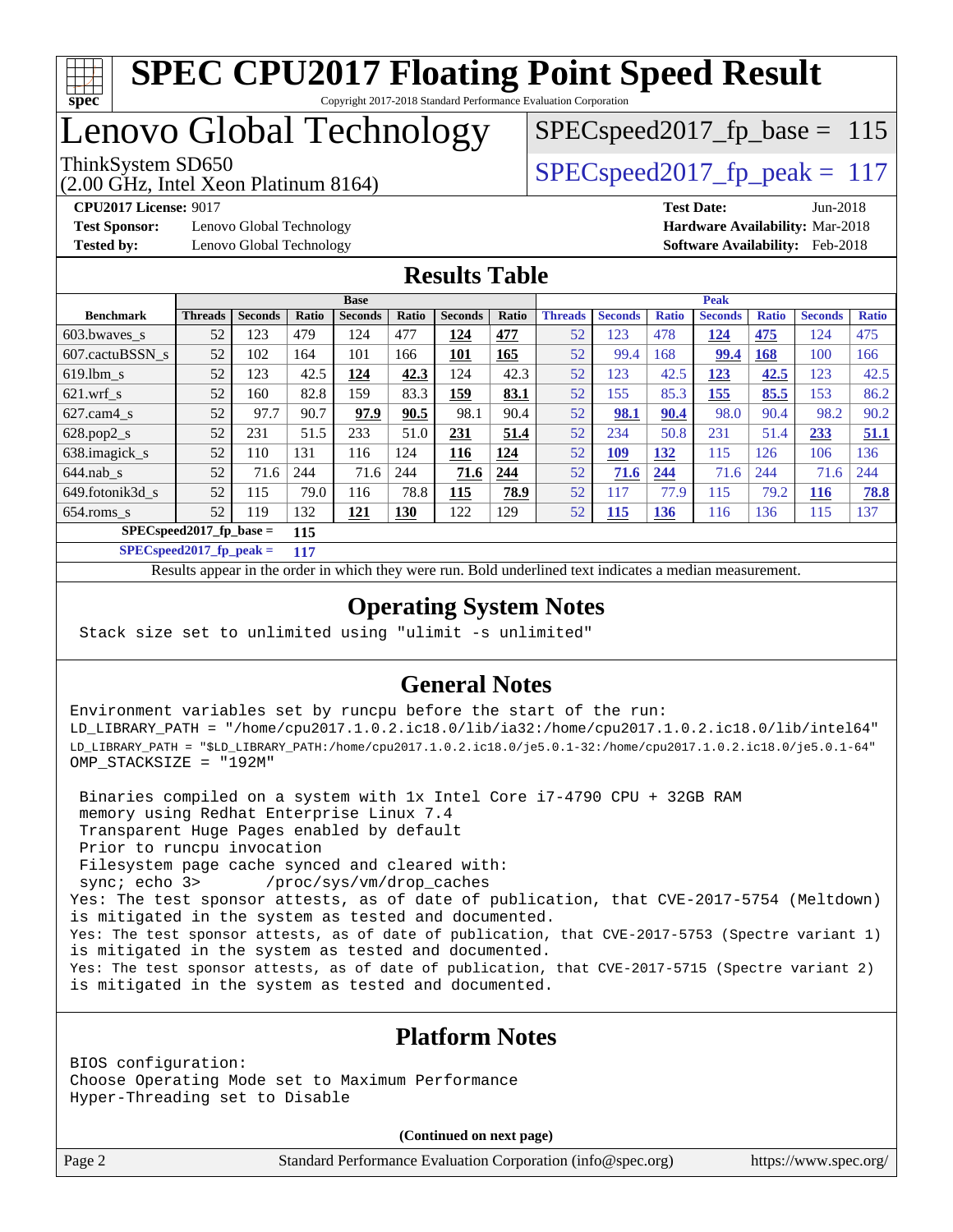

Lenovo Global Technology

 $SPEC speed2017_fp\_base = 115$ 

(2.00 GHz, Intel Xeon Platinum 8164)

ThinkSystem SD650  $SPEC speed2017$  fp\_peak = 117

**[Test Sponsor:](http://www.spec.org/auto/cpu2017/Docs/result-fields.html#TestSponsor)** Lenovo Global Technology **[Hardware Availability:](http://www.spec.org/auto/cpu2017/Docs/result-fields.html#HardwareAvailability)** Mar-2018 **[Tested by:](http://www.spec.org/auto/cpu2017/Docs/result-fields.html#Testedby)** Lenovo Global Technology **[Software Availability:](http://www.spec.org/auto/cpu2017/Docs/result-fields.html#SoftwareAvailability)** Feb-2018

**[CPU2017 License:](http://www.spec.org/auto/cpu2017/Docs/result-fields.html#CPU2017License)** 9017 **[Test Date:](http://www.spec.org/auto/cpu2017/Docs/result-fields.html#TestDate)** Jun-2018

#### **[Platform Notes \(Continued\)](http://www.spec.org/auto/cpu2017/Docs/result-fields.html#PlatformNotes)**

Page 3 Standard Performance Evaluation Corporation [\(info@spec.org\)](mailto:info@spec.org) <https://www.spec.org/> Adjacent Cache Prefetch set to Disable DCU Streamer Prefetcher set to Disable MONITOR/MWAIT set to Enable DCA set to Enable Stale AtoS set to Enable Sysinfo program /home/cpu2017.1.0.2.ic18.0/bin/sysinfo Rev: r5797 of 2017-06-14 96c45e4568ad54c135fd618bcc091c0f running on oc2 Tue Jun 12 15:16:27 2018 SUT (System Under Test) info as seen by some common utilities. For more information on this section, see <https://www.spec.org/cpu2017/Docs/config.html#sysinfo> From /proc/cpuinfo model name : Intel(R) Xeon(R) Platinum 8164 CPU @ 2.00GHz 2 "physical id"s (chips) 52 "processors" cores, siblings (Caution: counting these is hw and system dependent. The following excerpts from /proc/cpuinfo might not be reliable. Use with caution.) cpu cores : 26 siblings : 26 physical 0: cores 0 1 2 3 4 5 6 8 9 10 11 12 13 16 17 18 19 20 21 22 24 25 26 27 28 29 physical 1: cores 0 1 2 3 4 5 6 8 9 10 11 12 13 16 17 18 19 20 21 22 24 25 26 27 28 29 From lscpu: Architecture: x86\_64<br>
CPU op-mode(s): 32-bit, 64-bit CPU op-mode $(s):$ Byte Order: Little Endian  $CPU(s):$  52 On-line CPU(s) list: 0-51 Thread(s) per core: 1 Core(s) per socket: 26 Socket(s): 2 NUMA node(s): 2 Vendor ID: GenuineIntel CPU family: 6 Model: 85 Model name:  $Intel(R)$  Xeon(R) Platinum 8164 CPU @ 2.00GHz Stepping: 4 CPU MHz: 1995.310 BogoMIPS: 3990.62 Virtualization: VT-x L1d cache: 32K L1i cache: 32K L2 cache: 1024K **(Continued on next page)**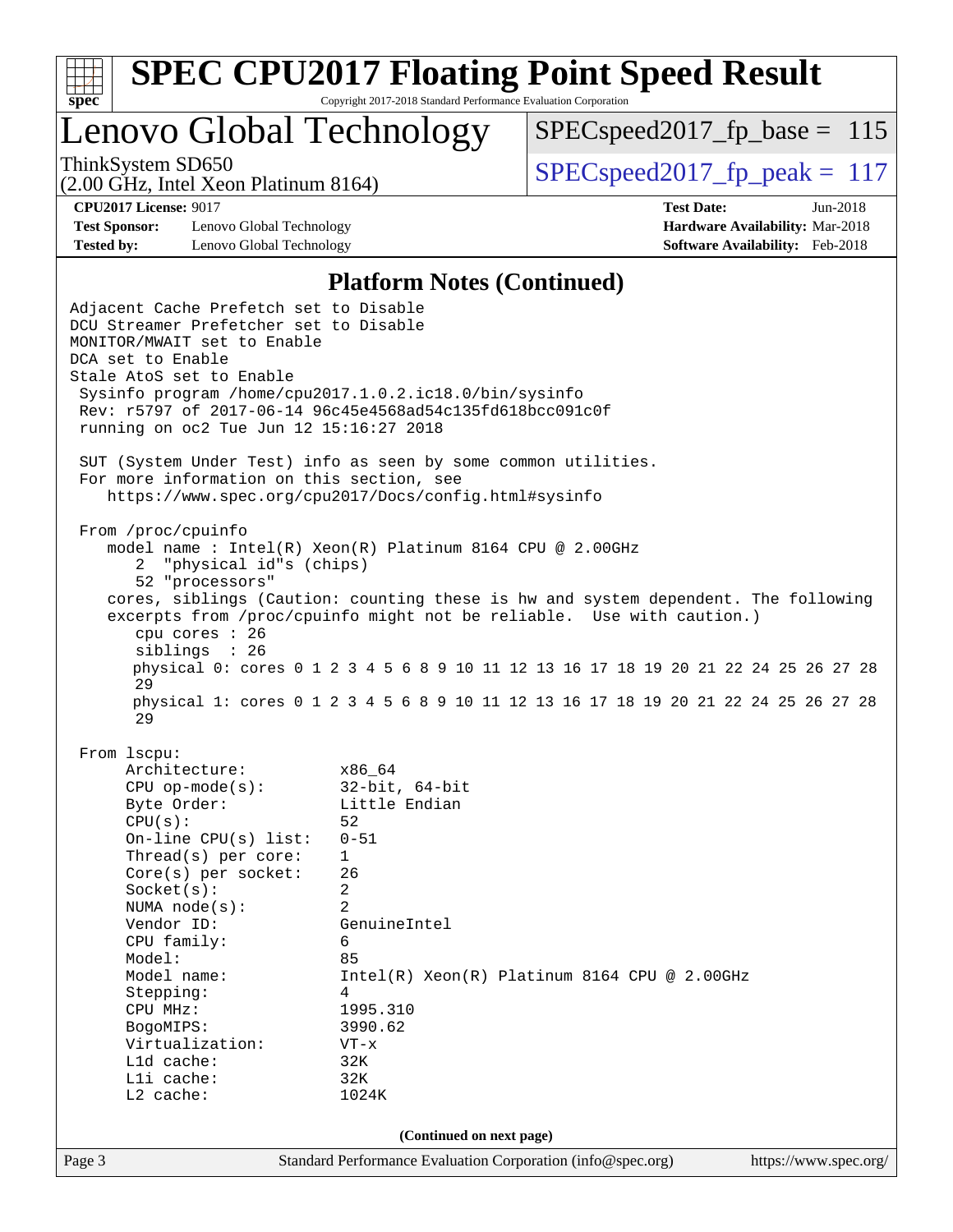| <b>SPEC CPU2017 Floating Point Speed Result</b><br>Copyright 2017-2018 Standard Performance Evaluation Corporation<br>$spec^*$                                                                                                                                                                                                                                                                                                                                                                                                                                                                                                                                                                                                                                                                                                                                                                                                                                                                                                                                                                                                                                                                                                                                                                                            |                                                                                                     |
|---------------------------------------------------------------------------------------------------------------------------------------------------------------------------------------------------------------------------------------------------------------------------------------------------------------------------------------------------------------------------------------------------------------------------------------------------------------------------------------------------------------------------------------------------------------------------------------------------------------------------------------------------------------------------------------------------------------------------------------------------------------------------------------------------------------------------------------------------------------------------------------------------------------------------------------------------------------------------------------------------------------------------------------------------------------------------------------------------------------------------------------------------------------------------------------------------------------------------------------------------------------------------------------------------------------------------|-----------------------------------------------------------------------------------------------------|
| Lenovo Global Technology                                                                                                                                                                                                                                                                                                                                                                                                                                                                                                                                                                                                                                                                                                                                                                                                                                                                                                                                                                                                                                                                                                                                                                                                                                                                                                  | $SPEC speed2017_fp\_base = 115$                                                                     |
| ThinkSystem SD650<br>(2.00 GHz, Intel Xeon Platinum 8164)                                                                                                                                                                                                                                                                                                                                                                                                                                                                                                                                                                                                                                                                                                                                                                                                                                                                                                                                                                                                                                                                                                                                                                                                                                                                 | $SPEC speed2017_fp\_peak = 117$                                                                     |
| <b>CPU2017 License: 9017</b><br><b>Test Sponsor:</b><br>Lenovo Global Technology<br><b>Tested by:</b><br>Lenovo Global Technology                                                                                                                                                                                                                                                                                                                                                                                                                                                                                                                                                                                                                                                                                                                                                                                                                                                                                                                                                                                                                                                                                                                                                                                         | <b>Test Date:</b><br>Jun-2018<br>Hardware Availability: Mar-2018<br>Software Availability: Feb-2018 |
| <b>Platform Notes (Continued)</b>                                                                                                                                                                                                                                                                                                                                                                                                                                                                                                                                                                                                                                                                                                                                                                                                                                                                                                                                                                                                                                                                                                                                                                                                                                                                                         |                                                                                                     |
| $L3$ cache:<br>36608K<br>NUMA node0 CPU(s):<br>$0 - 25$<br>$26 - 51$<br>NUMA nodel CPU(s):<br>Flags:<br>pat pse36 clflush dts acpi mmx fxsr sse sse2 ss ht tm pbe syscall nx pdpelgb rdtscp<br>lm constant_tsc art arch_perfmon pebs bts rep_good nopl xtopology nonstop_tsc<br>aperfmperf eagerfpu pni pclmulqdq dtes64 monitor ds_cpl vmx smx est tm2 ssse3 sdbg<br>fma cx16 xtpr pdcm pcid dca sse4_1 sse4_2 x2apic movbe popcnt tsc_deadline_timer aes<br>xsave avx f16c rdrand lahf_lm abm 3dnowprefetch ida arat epb invpcid_single pln pts<br>dtherm intel_pt rsb_ctxsw spec_ctrl retpoline kaiser tpr_shadow vnmi flexpriority<br>ept vpid fsgsbase tsc_adjust bmil hle avx2 smep bmi2 erms invpcid rtm cqm mpx<br>avx512f avx512dq rdseed adx smap clflushopt clwb avx512cd avx512bw avx512vl xsaveopt<br>xsavec xgetbvl cqm_llc cqm_occup_llc<br>/proc/cpuinfo cache data<br>cache size $: 36608$ KB<br>From numactl --hardware WARNING: a numactl 'node' might or might not correspond to a<br>physical chip.<br>$available: 2 nodes (0-1)$<br>node 0 cpus: 0 1 2 3 4 5 6 7 8 9 10 11 12 13 14 15 16 17 18 19 20 21 22 23 24 25<br>node 0 size: 193109 MB<br>node 0 free: 192350 MB<br>node 1 cpus: 26 27 28 29 30 31 32 33 34 35 36 37 38 39 40 41 42 43 44 45 46 47 48 49 50<br>51<br>node 1 size: 193504 MB | fpu vme de pse tsc msr pae mce cx8 apic sep mtrr pge mca cmov                                       |
| node 1 free: 193093 MB<br>node distances:<br>node<br>$\overline{0}$<br>$\overline{1}$<br>0:<br>10<br>21                                                                                                                                                                                                                                                                                                                                                                                                                                                                                                                                                                                                                                                                                                                                                                                                                                                                                                                                                                                                                                                                                                                                                                                                                   |                                                                                                     |
| 1:<br>21 10                                                                                                                                                                                                                                                                                                                                                                                                                                                                                                                                                                                                                                                                                                                                                                                                                                                                                                                                                                                                                                                                                                                                                                                                                                                                                                               |                                                                                                     |
| From /proc/meminfo<br>MemTotal:<br>395892504 kB<br>HugePages_Total:<br>$\Omega$<br>2048 kB<br>Hugepagesize:                                                                                                                                                                                                                                                                                                                                                                                                                                                                                                                                                                                                                                                                                                                                                                                                                                                                                                                                                                                                                                                                                                                                                                                                               |                                                                                                     |
| From /etc/*release* /etc/*version*<br>$S$ uSE-release:<br>SUSE Linux Enterprise Server 12 (x86_64)<br>$VERSION = 12$<br>$PATCHLEVEL = 2$<br># This file is deprecated and will be removed in a future service pack or release.<br># Please check /etc/os-release for details about this release.<br>os-release:<br>NAME="SLES"<br>VERSION="12-SP2"                                                                                                                                                                                                                                                                                                                                                                                                                                                                                                                                                                                                                                                                                                                                                                                                                                                                                                                                                                        |                                                                                                     |
| (Continued on next page)<br>Page 4<br>Standard Performance Evaluation Corporation (info@spec.org)                                                                                                                                                                                                                                                                                                                                                                                                                                                                                                                                                                                                                                                                                                                                                                                                                                                                                                                                                                                                                                                                                                                                                                                                                         | https://www.spec.org/                                                                               |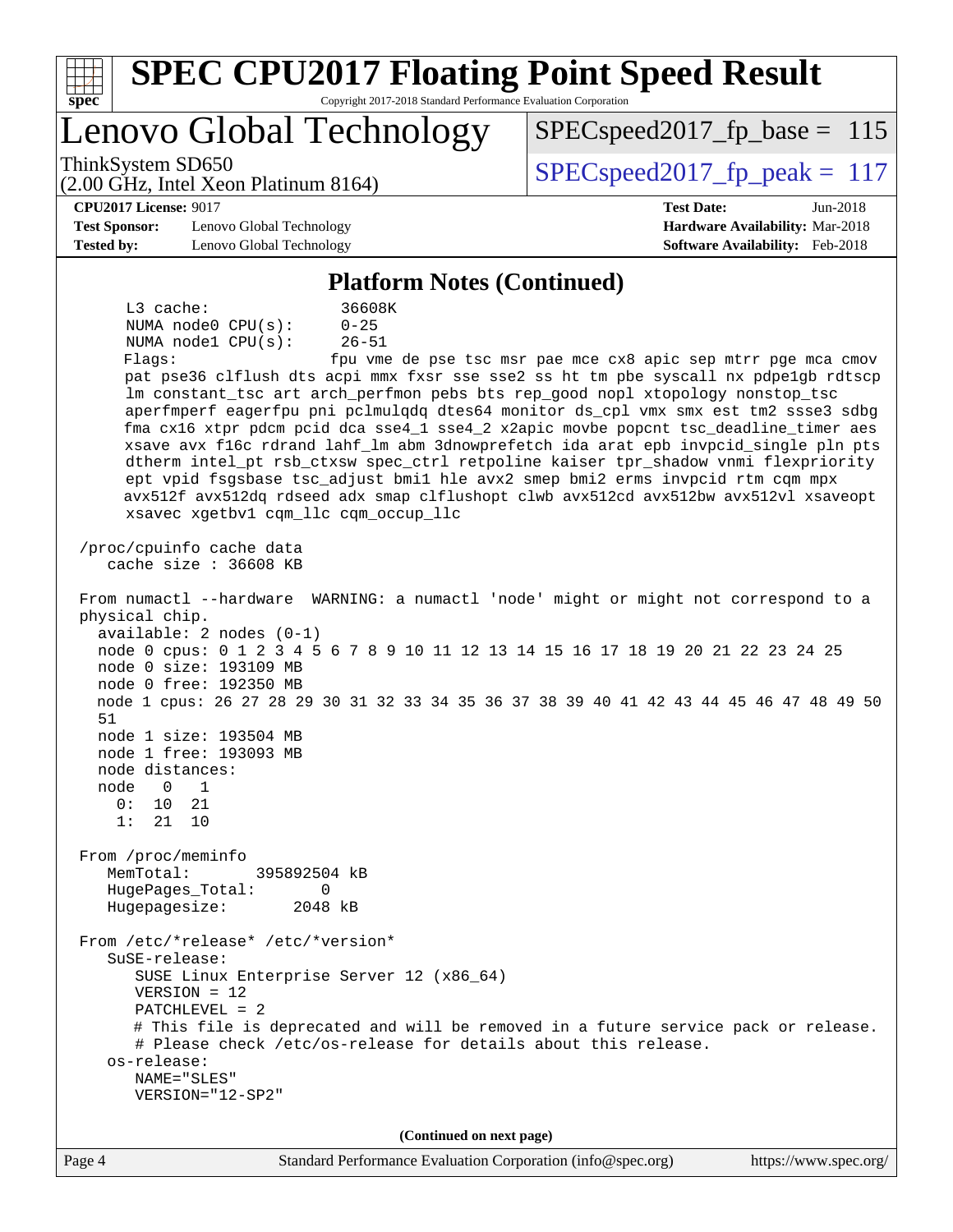

## Lenovo Global Technology

ThinkSystem SD650  $SPEC speed2017$  fp\_peak = 117 SPECspeed2017 fp base =  $115$ 

(2.00 GHz, Intel Xeon Platinum 8164)

**[Test Sponsor:](http://www.spec.org/auto/cpu2017/Docs/result-fields.html#TestSponsor)** Lenovo Global Technology **[Hardware Availability:](http://www.spec.org/auto/cpu2017/Docs/result-fields.html#HardwareAvailability)** Mar-2018 **[Tested by:](http://www.spec.org/auto/cpu2017/Docs/result-fields.html#Testedby)** Lenovo Global Technology **[Software Availability:](http://www.spec.org/auto/cpu2017/Docs/result-fields.html#SoftwareAvailability)** Feb-2018

**[CPU2017 License:](http://www.spec.org/auto/cpu2017/Docs/result-fields.html#CPU2017License)** 9017 **[Test Date:](http://www.spec.org/auto/cpu2017/Docs/result-fields.html#TestDate)** Jun-2018

#### **[Platform Notes \(Continued\)](http://www.spec.org/auto/cpu2017/Docs/result-fields.html#PlatformNotes)**

 VERSION\_ID="12.2" PRETTY\_NAME="SUSE Linux Enterprise Server 12 SP2" ID="sles" ANSI\_COLOR="0;32" CPE\_NAME="cpe:/o:suse:sles:12:sp2"

uname -a:

 Linux oc2 4.4.114-92.64-default #1 SMP Thu Feb 1 19:18:19 UTC 2018 (c6ce5db) x86\_64 x86\_64 x86\_64 GNU/Linux

run-level 3 Jun 12 15:14

 SPEC is set to: /home/cpu2017.1.0.2.ic18.0 Filesystem Type Size Used Avail Use% Mounted on /dev/sda3 xfs 446G 25G 421G 6% /

 Additional information from dmidecode follows. WARNING: Use caution when you interpret this section. The 'dmidecode' program reads system data which is "intended to allow hardware to be accurately determined", but the intent may not be met, as there are frequent changes to hardware, firmware, and the "DMTF SMBIOS" standard. BIOS Lenovo -[OTE105K-1.00]- 03/13/2018 Memory: 4x NO DIMM NO DIMM 12x Samsung M393A4K40BB2-CTD 32 GB 2 rank 2666

(End of data from sysinfo program)

## **[Compiler Version Notes](http://www.spec.org/auto/cpu2017/Docs/result-fields.html#CompilerVersionNotes)**

Page 5 Standard Performance Evaluation Corporation [\(info@spec.org\)](mailto:info@spec.org) <https://www.spec.org/> ============================================================================== CC 619.1bm s(base) 638.imagick s(base, peak) 644.nab s(base, peak) ----------------------------------------------------------------------------- icc (ICC) 18.0.0 20170811 Copyright (C) 1985-2017 Intel Corporation. All rights reserved. ------------------------------------------------------------------------------ ============================================================================== CC 619.lbm\_s(peak) ----------------------------------------------------------------------------- icc (ICC) 18.0.0 20170811 Copyright (C) 1985-2017 Intel Corporation. All rights reserved. ------------------------------------------------------------------------------ ============================================================================== FC 607.cactuBSSN\_s(base) ------------------------------------------------------------------------------ **(Continued on next page)**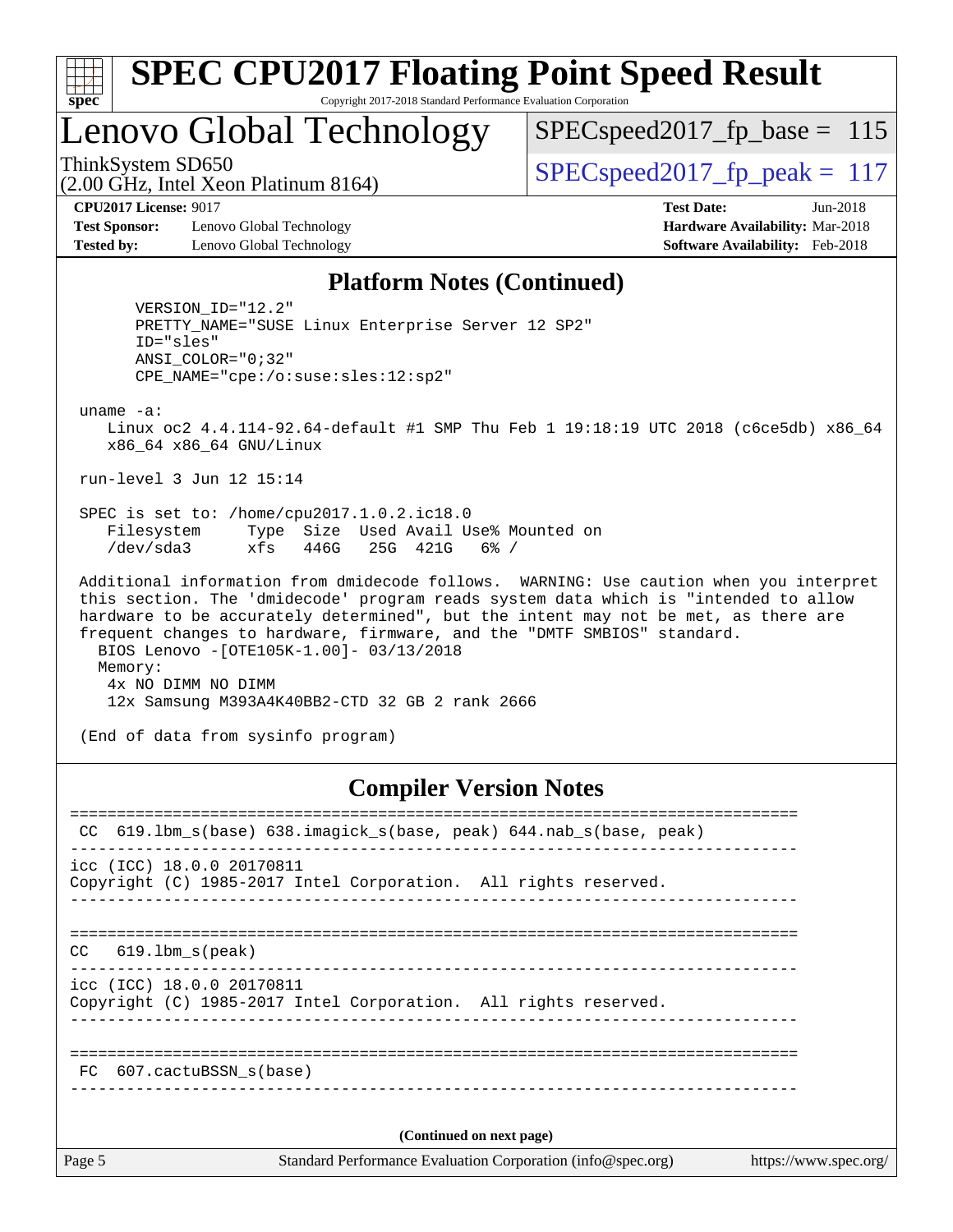

# **[SPEC CPU2017 Floating Point Speed Result](http://www.spec.org/auto/cpu2017/Docs/result-fields.html#SPECCPU2017FloatingPointSpeedResult)**

Copyright 2017-2018 Standard Performance Evaluation Corporation

Lenovo Global Technology

[SPECspeed2017\\_fp\\_base =](http://www.spec.org/auto/cpu2017/Docs/result-fields.html#SPECspeed2017fpbase) 115

(2.00 GHz, Intel Xeon Platinum 8164)

ThinkSystem SD650<br>  $(2.00 \text{ GHz})$  Intel Xeon Platinum 8164) [SPECspeed2017\\_fp\\_peak =](http://www.spec.org/auto/cpu2017/Docs/result-fields.html#SPECspeed2017fppeak) 117

**[Test Sponsor:](http://www.spec.org/auto/cpu2017/Docs/result-fields.html#TestSponsor)** Lenovo Global Technology **[Hardware Availability:](http://www.spec.org/auto/cpu2017/Docs/result-fields.html#HardwareAvailability)** Mar-2018 **[Tested by:](http://www.spec.org/auto/cpu2017/Docs/result-fields.html#Testedby)** Lenovo Global Technology **[Software Availability:](http://www.spec.org/auto/cpu2017/Docs/result-fields.html#SoftwareAvailability)** Feb-2018

**[CPU2017 License:](http://www.spec.org/auto/cpu2017/Docs/result-fields.html#CPU2017License)** 9017 **[Test Date:](http://www.spec.org/auto/cpu2017/Docs/result-fields.html#TestDate)** Jun-2018

## **[Compiler Version Notes \(Continued\)](http://www.spec.org/auto/cpu2017/Docs/result-fields.html#CompilerVersionNotes)**

| icpc (ICC) 18.0.0 20170811                                                                                                    |                          |  |
|-------------------------------------------------------------------------------------------------------------------------------|--------------------------|--|
| Copyright (C) 1985-2017 Intel Corporation. All rights reserved.<br>icc (ICC) 18.0.0 20170811                                  |                          |  |
| Copyright (C) 1985-2017 Intel Corporation. All rights reserved.<br>ifort (IFORT) 18.0.0 20170811                              |                          |  |
| Copyright (C) 1985-2017 Intel Corporation. All rights reserved.                                                               |                          |  |
|                                                                                                                               |                          |  |
| 607.cactuBSSN_s(peak)<br>FC                                                                                                   |                          |  |
| icpc (ICC) 18.0.0 20170811<br>Copyright (C) 1985-2017 Intel Corporation. All rights reserved.<br>icc (ICC) 18.0.0 20170811    |                          |  |
| Copyright (C) 1985-2017 Intel Corporation. All rights reserved.                                                               |                          |  |
| ifort (IFORT) 18.0.0 20170811<br>Copyright (C) 1985-2017 Intel Corporation. All rights reserved.                              |                          |  |
|                                                                                                                               |                          |  |
| FC 603.bwaves_s(base) 649.fotonik3d_s(base) 654.roms_s(base)                                                                  |                          |  |
| ifort (IFORT) 18.0.0 20170811                                                                                                 |                          |  |
| Copyright (C) 1985-2017 Intel Corporation. All rights reserved.                                                               |                          |  |
|                                                                                                                               |                          |  |
| FC 603.bwaves_s(peak) 649.fotonik3d_s(peak) 654.roms_s(peak)                                                                  |                          |  |
| ifort (IFORT) 18.0.0 20170811<br>Copyright (C) 1985-2017 Intel Corporation. All rights reserved.                              |                          |  |
|                                                                                                                               |                          |  |
| CC 621.wrf_s(base) 627.cam4_s(base, peak) 628.pop2_s(base)                                                                    |                          |  |
| ifort (IFORT) 18.0.0 20170811<br>Copyright (C) 1985-2017 Intel Corporation. All rights reserved.<br>icc (ICC) 18.0.0 20170811 |                          |  |
| Copyright (C) 1985-2017 Intel Corporation. All rights reserved.                                                               |                          |  |
|                                                                                                                               |                          |  |
| 621.wrf_s(peak) 628.pop2_s(peak)<br>CC                                                                                        |                          |  |
| ifort (IFORT) 18.0.0 20170811<br>Copyright (C) 1985-2017 Intel Corporation. All rights reserved.                              |                          |  |
|                                                                                                                               | (Continued on next page) |  |
|                                                                                                                               |                          |  |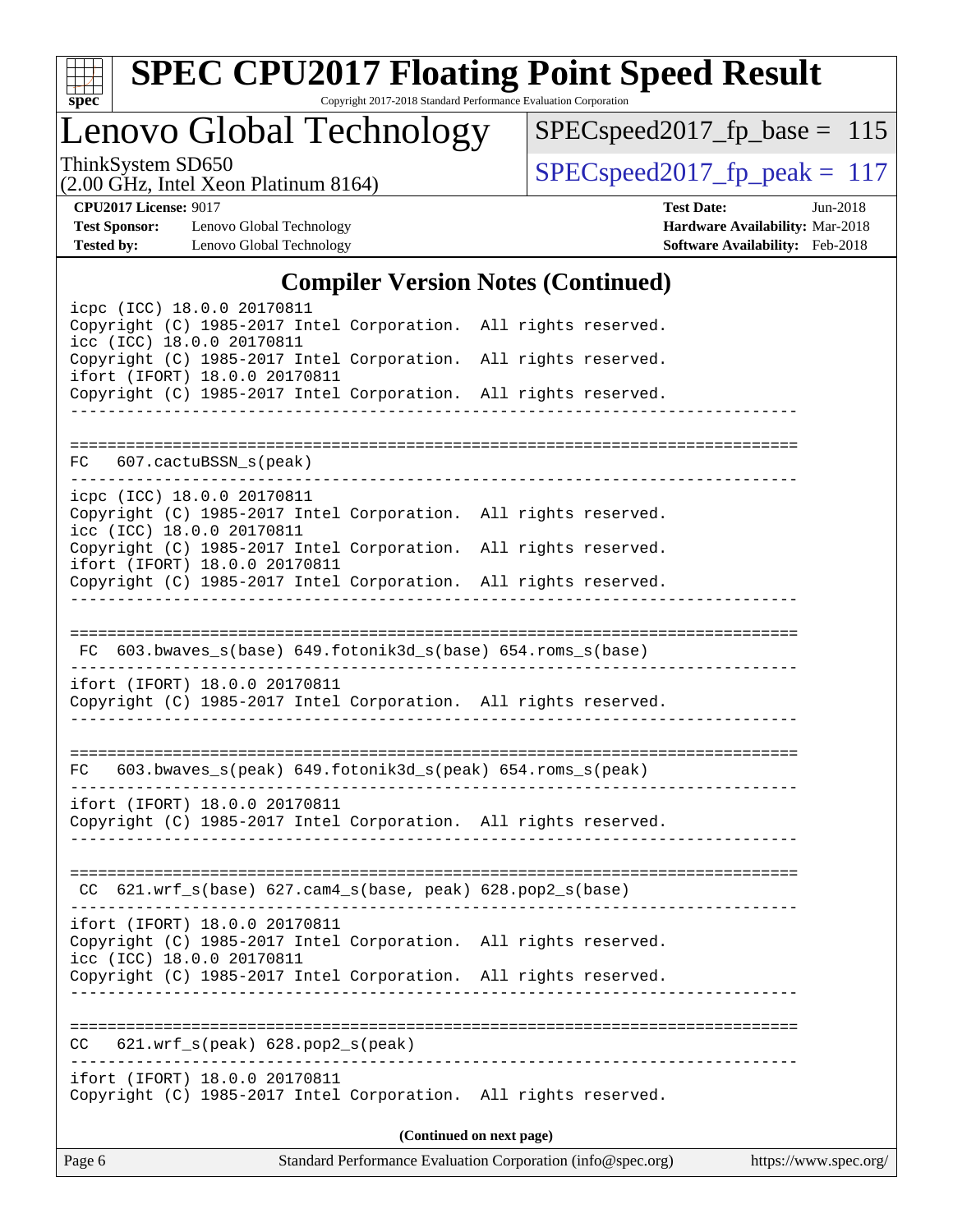

## Lenovo Global Technology

SPECspeed2017 fp base =  $115$ 

(2.00 GHz, Intel Xeon Platinum 8164) ThinkSystem SD650 SPECspeed2017 fp\_peak = 117

**[Test Sponsor:](http://www.spec.org/auto/cpu2017/Docs/result-fields.html#TestSponsor)** Lenovo Global Technology **[Hardware Availability:](http://www.spec.org/auto/cpu2017/Docs/result-fields.html#HardwareAvailability)** Mar-2018 **[Tested by:](http://www.spec.org/auto/cpu2017/Docs/result-fields.html#Testedby)** Lenovo Global Technology **[Software Availability:](http://www.spec.org/auto/cpu2017/Docs/result-fields.html#SoftwareAvailability)** Feb-2018

**[CPU2017 License:](http://www.spec.org/auto/cpu2017/Docs/result-fields.html#CPU2017License)** 9017 **[Test Date:](http://www.spec.org/auto/cpu2017/Docs/result-fields.html#TestDate)** Jun-2018

## **[Compiler Version Notes \(Continued\)](http://www.spec.org/auto/cpu2017/Docs/result-fields.html#CompilerVersionNotes)**

icc (ICC) 18.0.0 20170811 Copyright (C) 1985-2017 Intel Corporation. All rights reserved. ------------------------------------------------------------------------------

## **[Base Compiler Invocation](http://www.spec.org/auto/cpu2017/Docs/result-fields.html#BaseCompilerInvocation)**

[C benchmarks](http://www.spec.org/auto/cpu2017/Docs/result-fields.html#Cbenchmarks): [icc](http://www.spec.org/cpu2017/results/res2018q3/cpu2017-20180625-07330.flags.html#user_CCbase_intel_icc_18.0_66fc1ee009f7361af1fbd72ca7dcefbb700085f36577c54f309893dd4ec40d12360134090235512931783d35fd58c0460139e722d5067c5574d8eaf2b3e37e92)

[Fortran benchmarks](http://www.spec.org/auto/cpu2017/Docs/result-fields.html#Fortranbenchmarks): [ifort](http://www.spec.org/cpu2017/results/res2018q3/cpu2017-20180625-07330.flags.html#user_FCbase_intel_ifort_18.0_8111460550e3ca792625aed983ce982f94888b8b503583aa7ba2b8303487b4d8a21a13e7191a45c5fd58ff318f48f9492884d4413fa793fd88dd292cad7027ca)

[Benchmarks using both Fortran and C](http://www.spec.org/auto/cpu2017/Docs/result-fields.html#BenchmarksusingbothFortranandC): [ifort](http://www.spec.org/cpu2017/results/res2018q3/cpu2017-20180625-07330.flags.html#user_CC_FCbase_intel_ifort_18.0_8111460550e3ca792625aed983ce982f94888b8b503583aa7ba2b8303487b4d8a21a13e7191a45c5fd58ff318f48f9492884d4413fa793fd88dd292cad7027ca) [icc](http://www.spec.org/cpu2017/results/res2018q3/cpu2017-20180625-07330.flags.html#user_CC_FCbase_intel_icc_18.0_66fc1ee009f7361af1fbd72ca7dcefbb700085f36577c54f309893dd4ec40d12360134090235512931783d35fd58c0460139e722d5067c5574d8eaf2b3e37e92)

[Benchmarks using Fortran, C, and C++:](http://www.spec.org/auto/cpu2017/Docs/result-fields.html#BenchmarksusingFortranCandCXX) [icpc](http://www.spec.org/cpu2017/results/res2018q3/cpu2017-20180625-07330.flags.html#user_CC_CXX_FCbase_intel_icpc_18.0_c510b6838c7f56d33e37e94d029a35b4a7bccf4766a728ee175e80a419847e808290a9b78be685c44ab727ea267ec2f070ec5dc83b407c0218cded6866a35d07) [icc](http://www.spec.org/cpu2017/results/res2018q3/cpu2017-20180625-07330.flags.html#user_CC_CXX_FCbase_intel_icc_18.0_66fc1ee009f7361af1fbd72ca7dcefbb700085f36577c54f309893dd4ec40d12360134090235512931783d35fd58c0460139e722d5067c5574d8eaf2b3e37e92) [ifort](http://www.spec.org/cpu2017/results/res2018q3/cpu2017-20180625-07330.flags.html#user_CC_CXX_FCbase_intel_ifort_18.0_8111460550e3ca792625aed983ce982f94888b8b503583aa7ba2b8303487b4d8a21a13e7191a45c5fd58ff318f48f9492884d4413fa793fd88dd292cad7027ca)

## **[Base Portability Flags](http://www.spec.org/auto/cpu2017/Docs/result-fields.html#BasePortabilityFlags)**

 603.bwaves\_s: [-DSPEC\\_LP64](http://www.spec.org/cpu2017/results/res2018q3/cpu2017-20180625-07330.flags.html#suite_basePORTABILITY603_bwaves_s_DSPEC_LP64) 607.cactuBSSN\_s: [-DSPEC\\_LP64](http://www.spec.org/cpu2017/results/res2018q3/cpu2017-20180625-07330.flags.html#suite_basePORTABILITY607_cactuBSSN_s_DSPEC_LP64) 619.lbm\_s: [-DSPEC\\_LP64](http://www.spec.org/cpu2017/results/res2018q3/cpu2017-20180625-07330.flags.html#suite_basePORTABILITY619_lbm_s_DSPEC_LP64) 621.wrf\_s: [-DSPEC\\_LP64](http://www.spec.org/cpu2017/results/res2018q3/cpu2017-20180625-07330.flags.html#suite_basePORTABILITY621_wrf_s_DSPEC_LP64) [-DSPEC\\_CASE\\_FLAG](http://www.spec.org/cpu2017/results/res2018q3/cpu2017-20180625-07330.flags.html#b621.wrf_s_baseCPORTABILITY_DSPEC_CASE_FLAG) [-convert big\\_endian](http://www.spec.org/cpu2017/results/res2018q3/cpu2017-20180625-07330.flags.html#user_baseFPORTABILITY621_wrf_s_convert_big_endian_c3194028bc08c63ac5d04de18c48ce6d347e4e562e8892b8bdbdc0214820426deb8554edfa529a3fb25a586e65a3d812c835984020483e7e73212c4d31a38223) 627.cam4\_s: [-DSPEC\\_LP64](http://www.spec.org/cpu2017/results/res2018q3/cpu2017-20180625-07330.flags.html#suite_basePORTABILITY627_cam4_s_DSPEC_LP64) [-DSPEC\\_CASE\\_FLAG](http://www.spec.org/cpu2017/results/res2018q3/cpu2017-20180625-07330.flags.html#b627.cam4_s_baseCPORTABILITY_DSPEC_CASE_FLAG) 628.pop2\_s: [-DSPEC\\_LP64](http://www.spec.org/cpu2017/results/res2018q3/cpu2017-20180625-07330.flags.html#suite_basePORTABILITY628_pop2_s_DSPEC_LP64) [-DSPEC\\_CASE\\_FLAG](http://www.spec.org/cpu2017/results/res2018q3/cpu2017-20180625-07330.flags.html#b628.pop2_s_baseCPORTABILITY_DSPEC_CASE_FLAG) [-convert big\\_endian](http://www.spec.org/cpu2017/results/res2018q3/cpu2017-20180625-07330.flags.html#user_baseFPORTABILITY628_pop2_s_convert_big_endian_c3194028bc08c63ac5d04de18c48ce6d347e4e562e8892b8bdbdc0214820426deb8554edfa529a3fb25a586e65a3d812c835984020483e7e73212c4d31a38223) [-assume byterecl](http://www.spec.org/cpu2017/results/res2018q3/cpu2017-20180625-07330.flags.html#user_baseFPORTABILITY628_pop2_s_assume_byterecl_7e47d18b9513cf18525430bbf0f2177aa9bf368bc7a059c09b2c06a34b53bd3447c950d3f8d6c70e3faf3a05c8557d66a5798b567902e8849adc142926523472) 638.imagick\_s: [-DSPEC\\_LP64](http://www.spec.org/cpu2017/results/res2018q3/cpu2017-20180625-07330.flags.html#suite_basePORTABILITY638_imagick_s_DSPEC_LP64) 644.nab\_s: [-DSPEC\\_LP64](http://www.spec.org/cpu2017/results/res2018q3/cpu2017-20180625-07330.flags.html#suite_basePORTABILITY644_nab_s_DSPEC_LP64) 649.fotonik3d\_s: [-DSPEC\\_LP64](http://www.spec.org/cpu2017/results/res2018q3/cpu2017-20180625-07330.flags.html#suite_basePORTABILITY649_fotonik3d_s_DSPEC_LP64) 654.roms\_s: [-DSPEC\\_LP64](http://www.spec.org/cpu2017/results/res2018q3/cpu2017-20180625-07330.flags.html#suite_basePORTABILITY654_roms_s_DSPEC_LP64)

## **[Base Optimization Flags](http://www.spec.org/auto/cpu2017/Docs/result-fields.html#BaseOptimizationFlags)**

[C benchmarks](http://www.spec.org/auto/cpu2017/Docs/result-fields.html#Cbenchmarks):

[-xCORE-AVX512](http://www.spec.org/cpu2017/results/res2018q3/cpu2017-20180625-07330.flags.html#user_CCbase_f-xCORE-AVX512) [-ipo](http://www.spec.org/cpu2017/results/res2018q3/cpu2017-20180625-07330.flags.html#user_CCbase_f-ipo) [-O3](http://www.spec.org/cpu2017/results/res2018q3/cpu2017-20180625-07330.flags.html#user_CCbase_f-O3) [-no-prec-div](http://www.spec.org/cpu2017/results/res2018q3/cpu2017-20180625-07330.flags.html#user_CCbase_f-no-prec-div) [-qopt-prefetch](http://www.spec.org/cpu2017/results/res2018q3/cpu2017-20180625-07330.flags.html#user_CCbase_f-qopt-prefetch) [-ffinite-math-only](http://www.spec.org/cpu2017/results/res2018q3/cpu2017-20180625-07330.flags.html#user_CCbase_f_finite_math_only_cb91587bd2077682c4b38af759c288ed7c732db004271a9512da14a4f8007909a5f1427ecbf1a0fb78ff2a814402c6114ac565ca162485bbcae155b5e4258871) [-qopt-mem-layout-trans=3](http://www.spec.org/cpu2017/results/res2018q3/cpu2017-20180625-07330.flags.html#user_CCbase_f-qopt-mem-layout-trans_de80db37974c74b1f0e20d883f0b675c88c3b01e9d123adea9b28688d64333345fb62bc4a798493513fdb68f60282f9a726aa07f478b2f7113531aecce732043) [-qopenmp](http://www.spec.org/cpu2017/results/res2018q3/cpu2017-20180625-07330.flags.html#user_CCbase_qopenmp_16be0c44f24f464004c6784a7acb94aca937f053568ce72f94b139a11c7c168634a55f6653758ddd83bcf7b8463e8028bb0b48b77bcddc6b78d5d95bb1df2967) [-DSPEC\\_OPENMP](http://www.spec.org/cpu2017/results/res2018q3/cpu2017-20180625-07330.flags.html#suite_CCbase_DSPEC_OPENMP)

[Fortran benchmarks](http://www.spec.org/auto/cpu2017/Docs/result-fields.html#Fortranbenchmarks):

[-DSPEC\\_OPENMP](http://www.spec.org/cpu2017/results/res2018q3/cpu2017-20180625-07330.flags.html#suite_FCbase_DSPEC_OPENMP) [-xCORE-AVX512](http://www.spec.org/cpu2017/results/res2018q3/cpu2017-20180625-07330.flags.html#user_FCbase_f-xCORE-AVX512) [-ipo](http://www.spec.org/cpu2017/results/res2018q3/cpu2017-20180625-07330.flags.html#user_FCbase_f-ipo) [-O3](http://www.spec.org/cpu2017/results/res2018q3/cpu2017-20180625-07330.flags.html#user_FCbase_f-O3) [-no-prec-div](http://www.spec.org/cpu2017/results/res2018q3/cpu2017-20180625-07330.flags.html#user_FCbase_f-no-prec-div) [-qopt-prefetch](http://www.spec.org/cpu2017/results/res2018q3/cpu2017-20180625-07330.flags.html#user_FCbase_f-qopt-prefetch) [-ffinite-math-only](http://www.spec.org/cpu2017/results/res2018q3/cpu2017-20180625-07330.flags.html#user_FCbase_f_finite_math_only_cb91587bd2077682c4b38af759c288ed7c732db004271a9512da14a4f8007909a5f1427ecbf1a0fb78ff2a814402c6114ac565ca162485bbcae155b5e4258871) [-qopt-mem-layout-trans=3](http://www.spec.org/cpu2017/results/res2018q3/cpu2017-20180625-07330.flags.html#user_FCbase_f-qopt-mem-layout-trans_de80db37974c74b1f0e20d883f0b675c88c3b01e9d123adea9b28688d64333345fb62bc4a798493513fdb68f60282f9a726aa07f478b2f7113531aecce732043) [-qopenmp](http://www.spec.org/cpu2017/results/res2018q3/cpu2017-20180625-07330.flags.html#user_FCbase_qopenmp_16be0c44f24f464004c6784a7acb94aca937f053568ce72f94b139a11c7c168634a55f6653758ddd83bcf7b8463e8028bb0b48b77bcddc6b78d5d95bb1df2967)

**(Continued on next page)**

| Page 7<br>Standard Performance Evaluation Corporation (info@spec.org)<br>https://www.spec.org/ |
|------------------------------------------------------------------------------------------------|
|------------------------------------------------------------------------------------------------|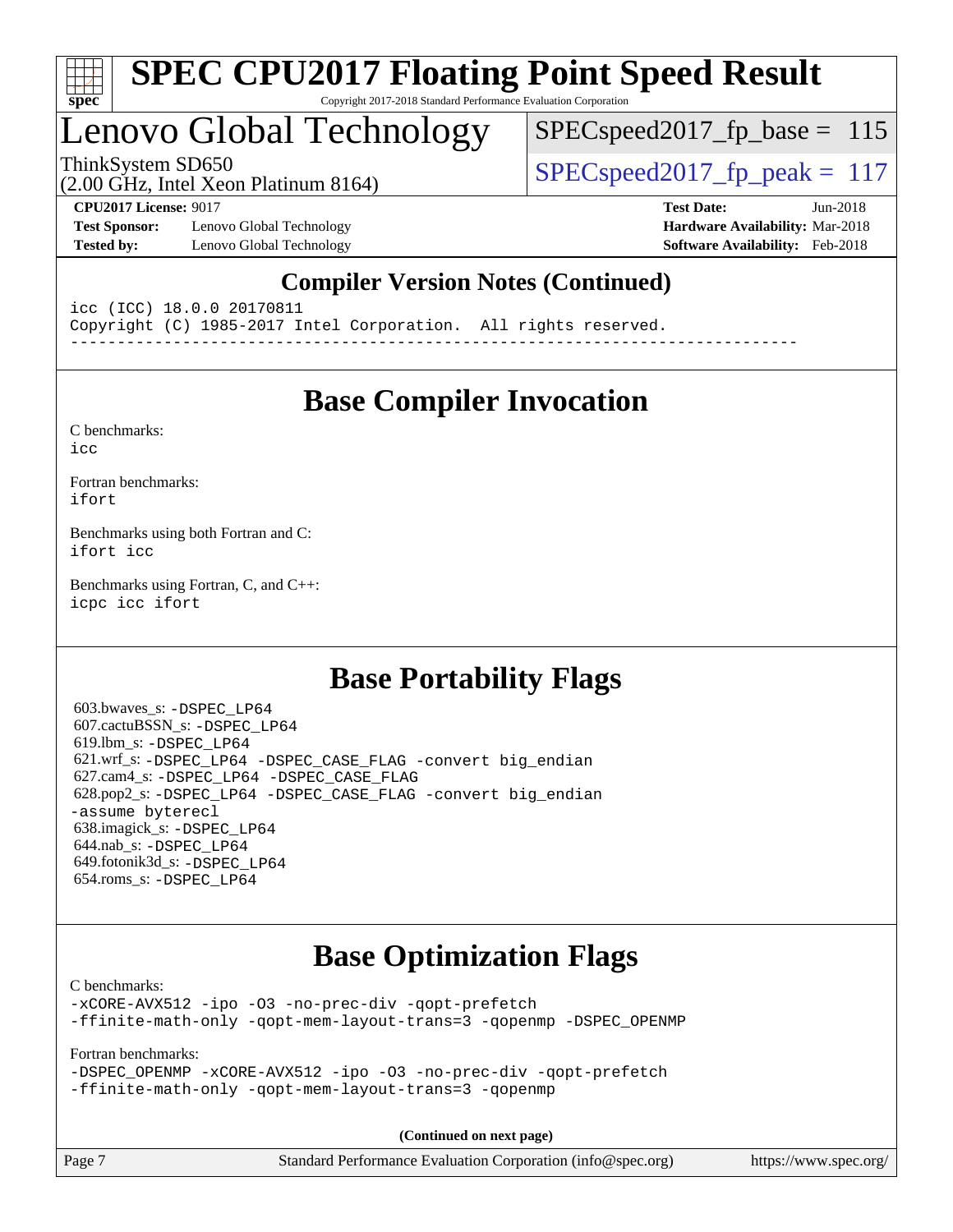

## Lenovo Global Technology

 $SPEC speed2017_fp\_base = 115$ 

(2.00 GHz, Intel Xeon Platinum 8164)

ThinkSystem SD650  $SPEC speed2017$  fp\_peak = 117

**[Test Sponsor:](http://www.spec.org/auto/cpu2017/Docs/result-fields.html#TestSponsor)** Lenovo Global Technology **[Hardware Availability:](http://www.spec.org/auto/cpu2017/Docs/result-fields.html#HardwareAvailability)** Mar-2018 **[Tested by:](http://www.spec.org/auto/cpu2017/Docs/result-fields.html#Testedby)** Lenovo Global Technology **[Software Availability:](http://www.spec.org/auto/cpu2017/Docs/result-fields.html#SoftwareAvailability)** Feb-2018

**[CPU2017 License:](http://www.spec.org/auto/cpu2017/Docs/result-fields.html#CPU2017License)** 9017 **[Test Date:](http://www.spec.org/auto/cpu2017/Docs/result-fields.html#TestDate)** Jun-2018

## **[Base Optimization Flags \(Continued\)](http://www.spec.org/auto/cpu2017/Docs/result-fields.html#BaseOptimizationFlags)**

[Fortran benchmarks](http://www.spec.org/auto/cpu2017/Docs/result-fields.html#Fortranbenchmarks) (continued): [-nostandard-realloc-lhs](http://www.spec.org/cpu2017/results/res2018q3/cpu2017-20180625-07330.flags.html#user_FCbase_f_2003_std_realloc_82b4557e90729c0f113870c07e44d33d6f5a304b4f63d4c15d2d0f1fab99f5daaed73bdb9275d9ae411527f28b936061aa8b9c8f2d63842963b95c9dd6426b8a) [-align array32byte](http://www.spec.org/cpu2017/results/res2018q3/cpu2017-20180625-07330.flags.html#user_FCbase_align_array32byte_b982fe038af199962ba9a80c053b8342c548c85b40b8e86eb3cc33dee0d7986a4af373ac2d51c3f7cf710a18d62fdce2948f201cd044323541f22fc0fffc51b6)

[Benchmarks using both Fortran and C](http://www.spec.org/auto/cpu2017/Docs/result-fields.html#BenchmarksusingbothFortranandC):

[-xCORE-AVX512](http://www.spec.org/cpu2017/results/res2018q3/cpu2017-20180625-07330.flags.html#user_CC_FCbase_f-xCORE-AVX512) [-ipo](http://www.spec.org/cpu2017/results/res2018q3/cpu2017-20180625-07330.flags.html#user_CC_FCbase_f-ipo) [-O3](http://www.spec.org/cpu2017/results/res2018q3/cpu2017-20180625-07330.flags.html#user_CC_FCbase_f-O3) [-no-prec-div](http://www.spec.org/cpu2017/results/res2018q3/cpu2017-20180625-07330.flags.html#user_CC_FCbase_f-no-prec-div) [-qopt-prefetch](http://www.spec.org/cpu2017/results/res2018q3/cpu2017-20180625-07330.flags.html#user_CC_FCbase_f-qopt-prefetch) [-ffinite-math-only](http://www.spec.org/cpu2017/results/res2018q3/cpu2017-20180625-07330.flags.html#user_CC_FCbase_f_finite_math_only_cb91587bd2077682c4b38af759c288ed7c732db004271a9512da14a4f8007909a5f1427ecbf1a0fb78ff2a814402c6114ac565ca162485bbcae155b5e4258871) [-qopt-mem-layout-trans=3](http://www.spec.org/cpu2017/results/res2018q3/cpu2017-20180625-07330.flags.html#user_CC_FCbase_f-qopt-mem-layout-trans_de80db37974c74b1f0e20d883f0b675c88c3b01e9d123adea9b28688d64333345fb62bc4a798493513fdb68f60282f9a726aa07f478b2f7113531aecce732043) [-qopenmp](http://www.spec.org/cpu2017/results/res2018q3/cpu2017-20180625-07330.flags.html#user_CC_FCbase_qopenmp_16be0c44f24f464004c6784a7acb94aca937f053568ce72f94b139a11c7c168634a55f6653758ddd83bcf7b8463e8028bb0b48b77bcddc6b78d5d95bb1df2967) [-DSPEC\\_OPENMP](http://www.spec.org/cpu2017/results/res2018q3/cpu2017-20180625-07330.flags.html#suite_CC_FCbase_DSPEC_OPENMP) [-nostandard-realloc-lhs](http://www.spec.org/cpu2017/results/res2018q3/cpu2017-20180625-07330.flags.html#user_CC_FCbase_f_2003_std_realloc_82b4557e90729c0f113870c07e44d33d6f5a304b4f63d4c15d2d0f1fab99f5daaed73bdb9275d9ae411527f28b936061aa8b9c8f2d63842963b95c9dd6426b8a) [-align array32byte](http://www.spec.org/cpu2017/results/res2018q3/cpu2017-20180625-07330.flags.html#user_CC_FCbase_align_array32byte_b982fe038af199962ba9a80c053b8342c548c85b40b8e86eb3cc33dee0d7986a4af373ac2d51c3f7cf710a18d62fdce2948f201cd044323541f22fc0fffc51b6)

[Benchmarks using Fortran, C, and C++:](http://www.spec.org/auto/cpu2017/Docs/result-fields.html#BenchmarksusingFortranCandCXX)

[-xCORE-AVX512](http://www.spec.org/cpu2017/results/res2018q3/cpu2017-20180625-07330.flags.html#user_CC_CXX_FCbase_f-xCORE-AVX512) [-ipo](http://www.spec.org/cpu2017/results/res2018q3/cpu2017-20180625-07330.flags.html#user_CC_CXX_FCbase_f-ipo) [-O3](http://www.spec.org/cpu2017/results/res2018q3/cpu2017-20180625-07330.flags.html#user_CC_CXX_FCbase_f-O3) [-no-prec-div](http://www.spec.org/cpu2017/results/res2018q3/cpu2017-20180625-07330.flags.html#user_CC_CXX_FCbase_f-no-prec-div) [-qopt-prefetch](http://www.spec.org/cpu2017/results/res2018q3/cpu2017-20180625-07330.flags.html#user_CC_CXX_FCbase_f-qopt-prefetch) [-ffinite-math-only](http://www.spec.org/cpu2017/results/res2018q3/cpu2017-20180625-07330.flags.html#user_CC_CXX_FCbase_f_finite_math_only_cb91587bd2077682c4b38af759c288ed7c732db004271a9512da14a4f8007909a5f1427ecbf1a0fb78ff2a814402c6114ac565ca162485bbcae155b5e4258871) [-qopt-mem-layout-trans=3](http://www.spec.org/cpu2017/results/res2018q3/cpu2017-20180625-07330.flags.html#user_CC_CXX_FCbase_f-qopt-mem-layout-trans_de80db37974c74b1f0e20d883f0b675c88c3b01e9d123adea9b28688d64333345fb62bc4a798493513fdb68f60282f9a726aa07f478b2f7113531aecce732043) [-qopenmp](http://www.spec.org/cpu2017/results/res2018q3/cpu2017-20180625-07330.flags.html#user_CC_CXX_FCbase_qopenmp_16be0c44f24f464004c6784a7acb94aca937f053568ce72f94b139a11c7c168634a55f6653758ddd83bcf7b8463e8028bb0b48b77bcddc6b78d5d95bb1df2967) [-DSPEC\\_OPENMP](http://www.spec.org/cpu2017/results/res2018q3/cpu2017-20180625-07330.flags.html#suite_CC_CXX_FCbase_DSPEC_OPENMP) [-nostandard-realloc-lhs](http://www.spec.org/cpu2017/results/res2018q3/cpu2017-20180625-07330.flags.html#user_CC_CXX_FCbase_f_2003_std_realloc_82b4557e90729c0f113870c07e44d33d6f5a304b4f63d4c15d2d0f1fab99f5daaed73bdb9275d9ae411527f28b936061aa8b9c8f2d63842963b95c9dd6426b8a) [-align array32byte](http://www.spec.org/cpu2017/results/res2018q3/cpu2017-20180625-07330.flags.html#user_CC_CXX_FCbase_align_array32byte_b982fe038af199962ba9a80c053b8342c548c85b40b8e86eb3cc33dee0d7986a4af373ac2d51c3f7cf710a18d62fdce2948f201cd044323541f22fc0fffc51b6)

## **[Base Other Flags](http://www.spec.org/auto/cpu2017/Docs/result-fields.html#BaseOtherFlags)**

[C benchmarks](http://www.spec.org/auto/cpu2017/Docs/result-fields.html#Cbenchmarks):  $-m64 - std= c11$  $-m64 - std= c11$ 

[Fortran benchmarks](http://www.spec.org/auto/cpu2017/Docs/result-fields.html#Fortranbenchmarks): [-m64](http://www.spec.org/cpu2017/results/res2018q3/cpu2017-20180625-07330.flags.html#user_FCbase_intel_intel64_18.0_af43caccfc8ded86e7699f2159af6efc7655f51387b94da716254467f3c01020a5059329e2569e4053f409e7c9202a7efc638f7a6d1ffb3f52dea4a3e31d82ab)

[Benchmarks using both Fortran and C](http://www.spec.org/auto/cpu2017/Docs/result-fields.html#BenchmarksusingbothFortranandC):  $-m64 - std= c11$  $-m64 - std= c11$ 

[Benchmarks using Fortran, C, and C++:](http://www.spec.org/auto/cpu2017/Docs/result-fields.html#BenchmarksusingFortranCandCXX)  $-m64 - std= c11$  $-m64 - std= c11$ 

## **[Peak Compiler Invocation](http://www.spec.org/auto/cpu2017/Docs/result-fields.html#PeakCompilerInvocation)**

[C benchmarks](http://www.spec.org/auto/cpu2017/Docs/result-fields.html#Cbenchmarks): [icc](http://www.spec.org/cpu2017/results/res2018q3/cpu2017-20180625-07330.flags.html#user_CCpeak_intel_icc_18.0_66fc1ee009f7361af1fbd72ca7dcefbb700085f36577c54f309893dd4ec40d12360134090235512931783d35fd58c0460139e722d5067c5574d8eaf2b3e37e92)

[Fortran benchmarks](http://www.spec.org/auto/cpu2017/Docs/result-fields.html#Fortranbenchmarks): [ifort](http://www.spec.org/cpu2017/results/res2018q3/cpu2017-20180625-07330.flags.html#user_FCpeak_intel_ifort_18.0_8111460550e3ca792625aed983ce982f94888b8b503583aa7ba2b8303487b4d8a21a13e7191a45c5fd58ff318f48f9492884d4413fa793fd88dd292cad7027ca)

[Benchmarks using both Fortran and C](http://www.spec.org/auto/cpu2017/Docs/result-fields.html#BenchmarksusingbothFortranandC): [ifort](http://www.spec.org/cpu2017/results/res2018q3/cpu2017-20180625-07330.flags.html#user_CC_FCpeak_intel_ifort_18.0_8111460550e3ca792625aed983ce982f94888b8b503583aa7ba2b8303487b4d8a21a13e7191a45c5fd58ff318f48f9492884d4413fa793fd88dd292cad7027ca) [icc](http://www.spec.org/cpu2017/results/res2018q3/cpu2017-20180625-07330.flags.html#user_CC_FCpeak_intel_icc_18.0_66fc1ee009f7361af1fbd72ca7dcefbb700085f36577c54f309893dd4ec40d12360134090235512931783d35fd58c0460139e722d5067c5574d8eaf2b3e37e92)

[Benchmarks using Fortran, C, and C++:](http://www.spec.org/auto/cpu2017/Docs/result-fields.html#BenchmarksusingFortranCandCXX) [icpc](http://www.spec.org/cpu2017/results/res2018q3/cpu2017-20180625-07330.flags.html#user_CC_CXX_FCpeak_intel_icpc_18.0_c510b6838c7f56d33e37e94d029a35b4a7bccf4766a728ee175e80a419847e808290a9b78be685c44ab727ea267ec2f070ec5dc83b407c0218cded6866a35d07) [icc](http://www.spec.org/cpu2017/results/res2018q3/cpu2017-20180625-07330.flags.html#user_CC_CXX_FCpeak_intel_icc_18.0_66fc1ee009f7361af1fbd72ca7dcefbb700085f36577c54f309893dd4ec40d12360134090235512931783d35fd58c0460139e722d5067c5574d8eaf2b3e37e92) [ifort](http://www.spec.org/cpu2017/results/res2018q3/cpu2017-20180625-07330.flags.html#user_CC_CXX_FCpeak_intel_ifort_18.0_8111460550e3ca792625aed983ce982f94888b8b503583aa7ba2b8303487b4d8a21a13e7191a45c5fd58ff318f48f9492884d4413fa793fd88dd292cad7027ca)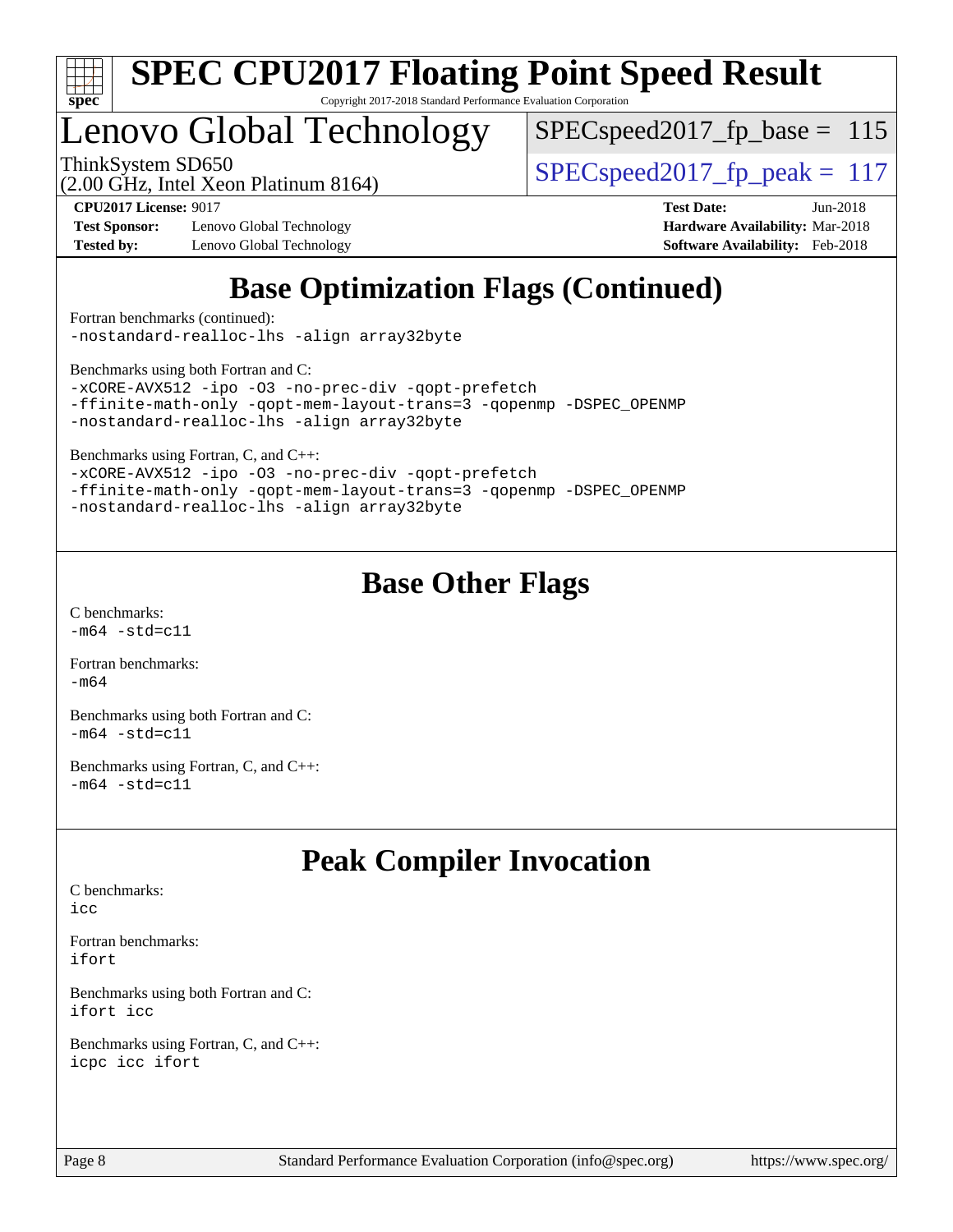

## Lenovo Global Technology

 $SPEC speed2017_fp\_base = 115$ 

(2.00 GHz, Intel Xeon Platinum 8164) ThinkSystem SD650  $SPEC speed2017$  fp\_peak = 117

**[Test Sponsor:](http://www.spec.org/auto/cpu2017/Docs/result-fields.html#TestSponsor)** Lenovo Global Technology **[Hardware Availability:](http://www.spec.org/auto/cpu2017/Docs/result-fields.html#HardwareAvailability)** Mar-2018 **[Tested by:](http://www.spec.org/auto/cpu2017/Docs/result-fields.html#Testedby)** Lenovo Global Technology **[Software Availability:](http://www.spec.org/auto/cpu2017/Docs/result-fields.html#SoftwareAvailability)** Feb-2018

**[CPU2017 License:](http://www.spec.org/auto/cpu2017/Docs/result-fields.html#CPU2017License)** 9017 **[Test Date:](http://www.spec.org/auto/cpu2017/Docs/result-fields.html#TestDate)** Jun-2018

**[Peak Portability Flags](http://www.spec.org/auto/cpu2017/Docs/result-fields.html#PeakPortabilityFlags)**

Same as Base Portability Flags

## **[Peak Optimization Flags](http://www.spec.org/auto/cpu2017/Docs/result-fields.html#PeakOptimizationFlags)**

[C benchmarks](http://www.spec.org/auto/cpu2017/Docs/result-fields.html#Cbenchmarks):

 619.lbm\_s: [-prof-gen](http://www.spec.org/cpu2017/results/res2018q3/cpu2017-20180625-07330.flags.html#user_peakPASS1_CFLAGSPASS1_LDFLAGS619_lbm_s_prof_gen_5aa4926d6013ddb2a31985c654b3eb18169fc0c6952a63635c234f711e6e63dd76e94ad52365559451ec499a2cdb89e4dc58ba4c67ef54ca681ffbe1461d6b36)(pass 1) [-prof-use](http://www.spec.org/cpu2017/results/res2018q3/cpu2017-20180625-07330.flags.html#user_peakPASS2_CFLAGSPASS2_LDFLAGS619_lbm_s_prof_use_1a21ceae95f36a2b53c25747139a6c16ca95bd9def2a207b4f0849963b97e94f5260e30a0c64f4bb623698870e679ca08317ef8150905d41bd88c6f78df73f19)(pass 2) [-O2](http://www.spec.org/cpu2017/results/res2018q3/cpu2017-20180625-07330.flags.html#user_peakPASS1_COPTIMIZE619_lbm_s_f-O2) [-xCORE-AVX512](http://www.spec.org/cpu2017/results/res2018q3/cpu2017-20180625-07330.flags.html#user_peakPASS2_COPTIMIZE619_lbm_s_f-xCORE-AVX512) [-qopt-prefetch](http://www.spec.org/cpu2017/results/res2018q3/cpu2017-20180625-07330.flags.html#user_peakPASS1_COPTIMIZEPASS2_COPTIMIZE619_lbm_s_f-qopt-prefetch) [-ipo](http://www.spec.org/cpu2017/results/res2018q3/cpu2017-20180625-07330.flags.html#user_peakPASS2_COPTIMIZE619_lbm_s_f-ipo) [-O3](http://www.spec.org/cpu2017/results/res2018q3/cpu2017-20180625-07330.flags.html#user_peakPASS2_COPTIMIZE619_lbm_s_f-O3) [-ffinite-math-only](http://www.spec.org/cpu2017/results/res2018q3/cpu2017-20180625-07330.flags.html#user_peakPASS1_COPTIMIZEPASS2_COPTIMIZE619_lbm_s_f_finite_math_only_cb91587bd2077682c4b38af759c288ed7c732db004271a9512da14a4f8007909a5f1427ecbf1a0fb78ff2a814402c6114ac565ca162485bbcae155b5e4258871) [-no-prec-div](http://www.spec.org/cpu2017/results/res2018q3/cpu2017-20180625-07330.flags.html#user_peakPASS2_COPTIMIZE619_lbm_s_f-no-prec-div) [-qopt-mem-layout-trans=3](http://www.spec.org/cpu2017/results/res2018q3/cpu2017-20180625-07330.flags.html#user_peakPASS1_COPTIMIZEPASS2_COPTIMIZE619_lbm_s_f-qopt-mem-layout-trans_de80db37974c74b1f0e20d883f0b675c88c3b01e9d123adea9b28688d64333345fb62bc4a798493513fdb68f60282f9a726aa07f478b2f7113531aecce732043) [-DSPEC\\_SUPPRESS\\_OPENMP](http://www.spec.org/cpu2017/results/res2018q3/cpu2017-20180625-07330.flags.html#suite_peakPASS1_COPTIMIZE619_lbm_s_DSPEC_SUPPRESS_OPENMP) [-qopenmp](http://www.spec.org/cpu2017/results/res2018q3/cpu2017-20180625-07330.flags.html#user_peakPASS2_COPTIMIZE619_lbm_s_qopenmp_16be0c44f24f464004c6784a7acb94aca937f053568ce72f94b139a11c7c168634a55f6653758ddd83bcf7b8463e8028bb0b48b77bcddc6b78d5d95bb1df2967) [-DSPEC\\_OPENMP](http://www.spec.org/cpu2017/results/res2018q3/cpu2017-20180625-07330.flags.html#suite_peakPASS2_COPTIMIZE619_lbm_s_DSPEC_OPENMP)

 638.imagick\_s: [-xCORE-AVX512](http://www.spec.org/cpu2017/results/res2018q3/cpu2017-20180625-07330.flags.html#user_peakCOPTIMIZE638_imagick_s_f-xCORE-AVX512) [-ipo](http://www.spec.org/cpu2017/results/res2018q3/cpu2017-20180625-07330.flags.html#user_peakCOPTIMIZE638_imagick_s_f-ipo) [-O3](http://www.spec.org/cpu2017/results/res2018q3/cpu2017-20180625-07330.flags.html#user_peakCOPTIMIZE638_imagick_s_f-O3) [-no-prec-div](http://www.spec.org/cpu2017/results/res2018q3/cpu2017-20180625-07330.flags.html#user_peakCOPTIMIZE638_imagick_s_f-no-prec-div) [-qopt-prefetch](http://www.spec.org/cpu2017/results/res2018q3/cpu2017-20180625-07330.flags.html#user_peakCOPTIMIZE638_imagick_s_f-qopt-prefetch) [-ffinite-math-only](http://www.spec.org/cpu2017/results/res2018q3/cpu2017-20180625-07330.flags.html#user_peakCOPTIMIZE638_imagick_s_f_finite_math_only_cb91587bd2077682c4b38af759c288ed7c732db004271a9512da14a4f8007909a5f1427ecbf1a0fb78ff2a814402c6114ac565ca162485bbcae155b5e4258871) [-qopt-mem-layout-trans=3](http://www.spec.org/cpu2017/results/res2018q3/cpu2017-20180625-07330.flags.html#user_peakCOPTIMIZE638_imagick_s_f-qopt-mem-layout-trans_de80db37974c74b1f0e20d883f0b675c88c3b01e9d123adea9b28688d64333345fb62bc4a798493513fdb68f60282f9a726aa07f478b2f7113531aecce732043) [-qopenmp](http://www.spec.org/cpu2017/results/res2018q3/cpu2017-20180625-07330.flags.html#user_peakCOPTIMIZE638_imagick_s_qopenmp_16be0c44f24f464004c6784a7acb94aca937f053568ce72f94b139a11c7c168634a55f6653758ddd83bcf7b8463e8028bb0b48b77bcddc6b78d5d95bb1df2967) [-DSPEC\\_OPENMP](http://www.spec.org/cpu2017/results/res2018q3/cpu2017-20180625-07330.flags.html#suite_peakCOPTIMIZE638_imagick_s_DSPEC_OPENMP)

644.nab\_s: Same as 638.imagick\_s

[Fortran benchmarks](http://www.spec.org/auto/cpu2017/Docs/result-fields.html#Fortranbenchmarks): [-prof-gen](http://www.spec.org/cpu2017/results/res2018q3/cpu2017-20180625-07330.flags.html#user_FCpeak_prof_gen_5aa4926d6013ddb2a31985c654b3eb18169fc0c6952a63635c234f711e6e63dd76e94ad52365559451ec499a2cdb89e4dc58ba4c67ef54ca681ffbe1461d6b36)(pass 1) [-prof-use](http://www.spec.org/cpu2017/results/res2018q3/cpu2017-20180625-07330.flags.html#user_FCpeak_prof_use_1a21ceae95f36a2b53c25747139a6c16ca95bd9def2a207b4f0849963b97e94f5260e30a0c64f4bb623698870e679ca08317ef8150905d41bd88c6f78df73f19)(pass 2) [-DSPEC\\_SUPPRESS\\_OPENMP](http://www.spec.org/cpu2017/results/res2018q3/cpu2017-20180625-07330.flags.html#suite_FCpeak_DSPEC_SUPPRESS_OPENMP) [-DSPEC\\_OPENMP](http://www.spec.org/cpu2017/results/res2018q3/cpu2017-20180625-07330.flags.html#suite_FCpeak_DSPEC_OPENMP) [-O2](http://www.spec.org/cpu2017/results/res2018q3/cpu2017-20180625-07330.flags.html#user_FCpeak_f-O2) [-xCORE-AVX512](http://www.spec.org/cpu2017/results/res2018q3/cpu2017-20180625-07330.flags.html#user_FCpeak_f-xCORE-AVX512) [-qopt-prefetch](http://www.spec.org/cpu2017/results/res2018q3/cpu2017-20180625-07330.flags.html#user_FCpeak_f-qopt-prefetch) [-ipo](http://www.spec.org/cpu2017/results/res2018q3/cpu2017-20180625-07330.flags.html#user_FCpeak_f-ipo) [-O3](http://www.spec.org/cpu2017/results/res2018q3/cpu2017-20180625-07330.flags.html#user_FCpeak_f-O3) [-ffinite-math-only](http://www.spec.org/cpu2017/results/res2018q3/cpu2017-20180625-07330.flags.html#user_FCpeak_f_finite_math_only_cb91587bd2077682c4b38af759c288ed7c732db004271a9512da14a4f8007909a5f1427ecbf1a0fb78ff2a814402c6114ac565ca162485bbcae155b5e4258871) [-no-prec-div](http://www.spec.org/cpu2017/results/res2018q3/cpu2017-20180625-07330.flags.html#user_FCpeak_f-no-prec-div) [-qopt-mem-layout-trans=3](http://www.spec.org/cpu2017/results/res2018q3/cpu2017-20180625-07330.flags.html#user_FCpeak_f-qopt-mem-layout-trans_de80db37974c74b1f0e20d883f0b675c88c3b01e9d123adea9b28688d64333345fb62bc4a798493513fdb68f60282f9a726aa07f478b2f7113531aecce732043) [-qopenmp](http://www.spec.org/cpu2017/results/res2018q3/cpu2017-20180625-07330.flags.html#user_FCpeak_qopenmp_16be0c44f24f464004c6784a7acb94aca937f053568ce72f94b139a11c7c168634a55f6653758ddd83bcf7b8463e8028bb0b48b77bcddc6b78d5d95bb1df2967) [-nostandard-realloc-lhs](http://www.spec.org/cpu2017/results/res2018q3/cpu2017-20180625-07330.flags.html#user_FCpeak_f_2003_std_realloc_82b4557e90729c0f113870c07e44d33d6f5a304b4f63d4c15d2d0f1fab99f5daaed73bdb9275d9ae411527f28b936061aa8b9c8f2d63842963b95c9dd6426b8a) [-align array32byte](http://www.spec.org/cpu2017/results/res2018q3/cpu2017-20180625-07330.flags.html#user_FCpeak_align_array32byte_b982fe038af199962ba9a80c053b8342c548c85b40b8e86eb3cc33dee0d7986a4af373ac2d51c3f7cf710a18d62fdce2948f201cd044323541f22fc0fffc51b6)

[Benchmarks using both Fortran and C](http://www.spec.org/auto/cpu2017/Docs/result-fields.html#BenchmarksusingbothFortranandC):

 621.wrf\_s: [-prof-gen](http://www.spec.org/cpu2017/results/res2018q3/cpu2017-20180625-07330.flags.html#user_peakPASS1_CFLAGSPASS1_FFLAGSPASS1_LDFLAGS621_wrf_s_prof_gen_5aa4926d6013ddb2a31985c654b3eb18169fc0c6952a63635c234f711e6e63dd76e94ad52365559451ec499a2cdb89e4dc58ba4c67ef54ca681ffbe1461d6b36)(pass 1) [-prof-use](http://www.spec.org/cpu2017/results/res2018q3/cpu2017-20180625-07330.flags.html#user_peakPASS2_CFLAGSPASS2_FFLAGSPASS2_LDFLAGS621_wrf_s_prof_use_1a21ceae95f36a2b53c25747139a6c16ca95bd9def2a207b4f0849963b97e94f5260e30a0c64f4bb623698870e679ca08317ef8150905d41bd88c6f78df73f19)(pass 2) [-O2](http://www.spec.org/cpu2017/results/res2018q3/cpu2017-20180625-07330.flags.html#user_peakPASS1_COPTIMIZEPASS1_FOPTIMIZE621_wrf_s_f-O2) [-xCORE-AVX512](http://www.spec.org/cpu2017/results/res2018q3/cpu2017-20180625-07330.flags.html#user_peakPASS2_COPTIMIZEPASS2_FOPTIMIZE621_wrf_s_f-xCORE-AVX512) [-qopt-prefetch](http://www.spec.org/cpu2017/results/res2018q3/cpu2017-20180625-07330.flags.html#user_peakPASS1_COPTIMIZEPASS1_FOPTIMIZEPASS2_COPTIMIZEPASS2_FOPTIMIZE621_wrf_s_f-qopt-prefetch) [-ipo](http://www.spec.org/cpu2017/results/res2018q3/cpu2017-20180625-07330.flags.html#user_peakPASS2_COPTIMIZEPASS2_FOPTIMIZE621_wrf_s_f-ipo) [-O3](http://www.spec.org/cpu2017/results/res2018q3/cpu2017-20180625-07330.flags.html#user_peakPASS2_COPTIMIZEPASS2_FOPTIMIZE621_wrf_s_f-O3) [-ffinite-math-only](http://www.spec.org/cpu2017/results/res2018q3/cpu2017-20180625-07330.flags.html#user_peakPASS1_COPTIMIZEPASS1_FOPTIMIZEPASS2_COPTIMIZEPASS2_FOPTIMIZE621_wrf_s_f_finite_math_only_cb91587bd2077682c4b38af759c288ed7c732db004271a9512da14a4f8007909a5f1427ecbf1a0fb78ff2a814402c6114ac565ca162485bbcae155b5e4258871) [-no-prec-div](http://www.spec.org/cpu2017/results/res2018q3/cpu2017-20180625-07330.flags.html#user_peakPASS2_COPTIMIZEPASS2_FOPTIMIZE621_wrf_s_f-no-prec-div) [-qopt-mem-layout-trans=3](http://www.spec.org/cpu2017/results/res2018q3/cpu2017-20180625-07330.flags.html#user_peakPASS1_COPTIMIZEPASS1_FOPTIMIZEPASS2_COPTIMIZEPASS2_FOPTIMIZE621_wrf_s_f-qopt-mem-layout-trans_de80db37974c74b1f0e20d883f0b675c88c3b01e9d123adea9b28688d64333345fb62bc4a798493513fdb68f60282f9a726aa07f478b2f7113531aecce732043) [-DSPEC\\_SUPPRESS\\_OPENMP](http://www.spec.org/cpu2017/results/res2018q3/cpu2017-20180625-07330.flags.html#suite_peakPASS1_COPTIMIZEPASS1_FOPTIMIZE621_wrf_s_DSPEC_SUPPRESS_OPENMP) [-qopenmp](http://www.spec.org/cpu2017/results/res2018q3/cpu2017-20180625-07330.flags.html#user_peakPASS2_COPTIMIZEPASS2_FOPTIMIZE621_wrf_s_qopenmp_16be0c44f24f464004c6784a7acb94aca937f053568ce72f94b139a11c7c168634a55f6653758ddd83bcf7b8463e8028bb0b48b77bcddc6b78d5d95bb1df2967) [-DSPEC\\_OPENMP](http://www.spec.org/cpu2017/results/res2018q3/cpu2017-20180625-07330.flags.html#suite_peakPASS2_COPTIMIZEPASS2_FOPTIMIZE621_wrf_s_DSPEC_OPENMP) [-nostandard-realloc-lhs](http://www.spec.org/cpu2017/results/res2018q3/cpu2017-20180625-07330.flags.html#user_peakEXTRA_FOPTIMIZE621_wrf_s_f_2003_std_realloc_82b4557e90729c0f113870c07e44d33d6f5a304b4f63d4c15d2d0f1fab99f5daaed73bdb9275d9ae411527f28b936061aa8b9c8f2d63842963b95c9dd6426b8a) [-align array32byte](http://www.spec.org/cpu2017/results/res2018q3/cpu2017-20180625-07330.flags.html#user_peakEXTRA_FOPTIMIZE621_wrf_s_align_array32byte_b982fe038af199962ba9a80c053b8342c548c85b40b8e86eb3cc33dee0d7986a4af373ac2d51c3f7cf710a18d62fdce2948f201cd044323541f22fc0fffc51b6)

 627.cam4\_s: [-xCORE-AVX512](http://www.spec.org/cpu2017/results/res2018q3/cpu2017-20180625-07330.flags.html#user_peakCOPTIMIZEFOPTIMIZE627_cam4_s_f-xCORE-AVX512) [-ipo](http://www.spec.org/cpu2017/results/res2018q3/cpu2017-20180625-07330.flags.html#user_peakCOPTIMIZEFOPTIMIZE627_cam4_s_f-ipo) [-O3](http://www.spec.org/cpu2017/results/res2018q3/cpu2017-20180625-07330.flags.html#user_peakCOPTIMIZEFOPTIMIZE627_cam4_s_f-O3) [-no-prec-div](http://www.spec.org/cpu2017/results/res2018q3/cpu2017-20180625-07330.flags.html#user_peakCOPTIMIZEFOPTIMIZE627_cam4_s_f-no-prec-div) [-qopt-prefetch](http://www.spec.org/cpu2017/results/res2018q3/cpu2017-20180625-07330.flags.html#user_peakCOPTIMIZEFOPTIMIZE627_cam4_s_f-qopt-prefetch) [-ffinite-math-only](http://www.spec.org/cpu2017/results/res2018q3/cpu2017-20180625-07330.flags.html#user_peakCOPTIMIZEFOPTIMIZE627_cam4_s_f_finite_math_only_cb91587bd2077682c4b38af759c288ed7c732db004271a9512da14a4f8007909a5f1427ecbf1a0fb78ff2a814402c6114ac565ca162485bbcae155b5e4258871) [-qopt-mem-layout-trans=3](http://www.spec.org/cpu2017/results/res2018q3/cpu2017-20180625-07330.flags.html#user_peakCOPTIMIZEFOPTIMIZE627_cam4_s_f-qopt-mem-layout-trans_de80db37974c74b1f0e20d883f0b675c88c3b01e9d123adea9b28688d64333345fb62bc4a798493513fdb68f60282f9a726aa07f478b2f7113531aecce732043) [-qopenmp](http://www.spec.org/cpu2017/results/res2018q3/cpu2017-20180625-07330.flags.html#user_peakCOPTIMIZEFOPTIMIZE627_cam4_s_qopenmp_16be0c44f24f464004c6784a7acb94aca937f053568ce72f94b139a11c7c168634a55f6653758ddd83bcf7b8463e8028bb0b48b77bcddc6b78d5d95bb1df2967) [-DSPEC\\_OPENMP](http://www.spec.org/cpu2017/results/res2018q3/cpu2017-20180625-07330.flags.html#suite_peakCOPTIMIZEFOPTIMIZE627_cam4_s_DSPEC_OPENMP) [-nostandard-realloc-lhs](http://www.spec.org/cpu2017/results/res2018q3/cpu2017-20180625-07330.flags.html#user_peakEXTRA_FOPTIMIZE627_cam4_s_f_2003_std_realloc_82b4557e90729c0f113870c07e44d33d6f5a304b4f63d4c15d2d0f1fab99f5daaed73bdb9275d9ae411527f28b936061aa8b9c8f2d63842963b95c9dd6426b8a) [-align array32byte](http://www.spec.org/cpu2017/results/res2018q3/cpu2017-20180625-07330.flags.html#user_peakEXTRA_FOPTIMIZE627_cam4_s_align_array32byte_b982fe038af199962ba9a80c053b8342c548c85b40b8e86eb3cc33dee0d7986a4af373ac2d51c3f7cf710a18d62fdce2948f201cd044323541f22fc0fffc51b6)

628.pop2\_s: Same as 621.wrf\_s

```
Benchmarks using Fortran, C, and C++: 
-prof-gen(pass 1) -prof-use(pass 2) -O2 -xCORE-AVX512 -qopt-prefetch
-ipo -O3 -ffinite-math-only -no-prec-div -qopt-mem-layout-trans=3
-DSPEC_SUPPRESS_OPENMP -qopenmp -DSPEC_OPENMP -nostandard-realloc-lhs
-align array32byte
```